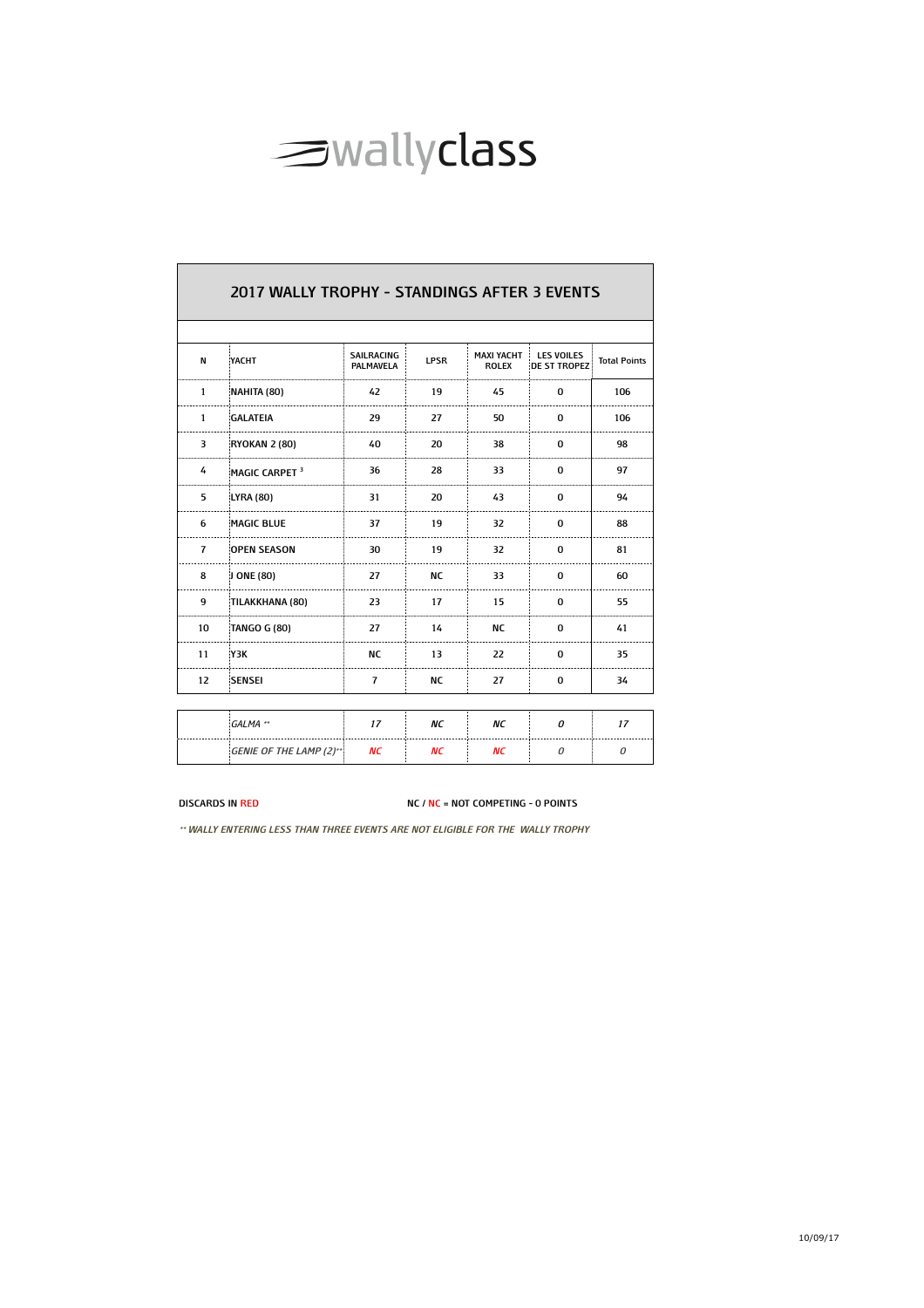## surallyclass

|                | $\equiv$ wallyclass<br><b>BALRACING WEL</b><br>Palma de Majorca, 3-7 May 2017<br>GENERAL RESULTS AFTER 5 RACES - 1 discard (High Points System)<br>Race 3<br>Race 5<br>Total<br>Race 1<br>Race 2<br>Race 4<br>Yacht name<br>Yacht Length<br>Sail number<br>Rating<br>Coastal<br>W/L<br>W/L<br>W/L<br>Points<br>Coastal<br>$\mathbf{q}$<br>12<br>9<br>NAHITA (80)<br>11<br>10<br>42<br>80<br>DD 98<br>1.442<br>1<br><b>FRA 888</b><br><b>RYOKAN 2 (80)</b><br>80<br>1.433<br>11<br>10<br>9<br>$\overline{7}$<br>2<br>10<br>40<br><b>MAGIC BLUE</b><br>10<br>9<br>$\overline{3}$<br>1.567<br>6<br>12<br>37<br>3<br>94<br>GBR94R<br><b>GBR 1001R</b><br><b>MAGIC CARPET 3</b><br>100<br>1.757<br>12<br>6<br>12<br>6<br>$\overline{z}$<br>36<br>4 |     |                  |       |                |                |                |                |    |                |
|----------------|-----------------------------------------------------------------------------------------------------------------------------------------------------------------------------------------------------------------------------------------------------------------------------------------------------------------------------------------------------------------------------------------------------------------------------------------------------------------------------------------------------------------------------------------------------------------------------------------------------------------------------------------------------------------------------------------------------------------------------------------------|-----|------------------|-------|----------------|----------------|----------------|----------------|----|----------------|
|                |                                                                                                                                                                                                                                                                                                                                                                                                                                                                                                                                                                                                                                                                                                                                               |     |                  |       |                |                |                |                |    |                |
|                |                                                                                                                                                                                                                                                                                                                                                                                                                                                                                                                                                                                                                                                                                                                                               |     |                  |       |                |                |                |                |    |                |
|                |                                                                                                                                                                                                                                                                                                                                                                                                                                                                                                                                                                                                                                                                                                                                               |     |                  |       |                |                |                |                |    |                |
|                |                                                                                                                                                                                                                                                                                                                                                                                                                                                                                                                                                                                                                                                                                                                                               |     |                  |       |                |                |                |                |    |                |
|                |                                                                                                                                                                                                                                                                                                                                                                                                                                                                                                                                                                                                                                                                                                                                               |     |                  |       |                |                |                |                |    |                |
|                |                                                                                                                                                                                                                                                                                                                                                                                                                                                                                                                                                                                                                                                                                                                                               |     |                  |       |                |                |                |                |    |                |
| 5              | <b>LYRA (80)</b>                                                                                                                                                                                                                                                                                                                                                                                                                                                                                                                                                                                                                                                                                                                              | 77  | LYRA 77          | 1.434 | $\overline{7}$ | 11             | $\overline{2}$ | 5              | 8  | 31             |
| 6              | <b>OPEN SEASON</b>                                                                                                                                                                                                                                                                                                                                                                                                                                                                                                                                                                                                                                                                                                                            | 107 | <b>GBR 8211N</b> | 1.768 | 4              | 4              | $\overline{7}$ | 8              | 11 | 30             |
| $\overline{7}$ | <b>GALATEIA</b>                                                                                                                                                                                                                                                                                                                                                                                                                                                                                                                                                                                                                                                                                                                               | 100 | CAY 1002         | 1.757 | 8              | $\overline{3}$ | 9              | $\overline{7}$ | 5  | 29             |
| 8              | <b>TANGO G (80)</b>                                                                                                                                                                                                                                                                                                                                                                                                                                                                                                                                                                                                                                                                                                                           | 80  | <b>MON 7777</b>  | 1.441 | 6              | 5              | 5              | 11             | 6  | 28             |
| 9              | J ONE (80                                                                                                                                                                                                                                                                                                                                                                                                                                                                                                                                                                                                                                                                                                                                     | 77  | <b>GBR 7077</b>  | 1.429 | 5              | $\Omega$       | $\Omega$       | 12             | 10 | 27             |
| 10             | TILAKKHANA (80)                                                                                                                                                                                                                                                                                                                                                                                                                                                                                                                                                                                                                                                                                                                               | 80  | W 80.1           | 1.431 | $\overline{3}$ | 8              | 8              | 4              | 3  | 23             |
| 11             | <b>GALMA</b>                                                                                                                                                                                                                                                                                                                                                                                                                                                                                                                                                                                                                                                                                                                                  | 94  | W 94.2           | 1.543 | $\overline{z}$ | $\overline{7}$ | 4              | $\overline{z}$ | 4  | 17             |
| 12             | <b>SENSEI</b>                                                                                                                                                                                                                                                                                                                                                                                                                                                                                                                                                                                                                                                                                                                                 | 94  | GBR 94.3         | 1.558 | $\mathbf{1}$   | 2              | 3              | 1              | 1  | $\overline{7}$ |

Posted at 17:10:00 on 7 May 2017 DISCARD DESCARD DESCARD DESCARD DESCARD DESCARD DESCARD DESCARD DESCARD DESCARD DESCARD DESCARD DESCARD DESCARD DESCARD DESCARD DESCARD DESCARD DESCARD DESCARD DESCARD DESCARD DESCARD DESCA

|                                                                      | $\equiv$ wallyclass<br><b>LORO PIANA SUPERYCAHT REGATTA 2017</b><br>Porto Cervo, 30 May - 3 June 2017 |                             |                  |        |                   |                   |                   |                   |                 |  |
|----------------------------------------------------------------------|-------------------------------------------------------------------------------------------------------|-----------------------------|------------------|--------|-------------------|-------------------|-------------------|-------------------|-----------------|--|
| <b>GENERAL RESULTS AFTER 4 RACES - 1 discard (High Point System)</b> |                                                                                                       |                             |                  |        |                   |                   |                   |                   |                 |  |
|                                                                      | Yacht name                                                                                            | Yacht Length<br>Sail number |                  | Rating | Race 1<br>Coastal | Race 2<br>Coastal | Race 3<br>Coastal | Race 4<br>Coastal | Total<br>Points |  |
| 1                                                                    | <b>MAGIC CARPET 3</b>                                                                                 | 100                         | GBR 1001R        | 1.757  | 10                | 5                 | 8                 | 10                | 28              |  |
| 2                                                                    | GALATEIA                                                                                              | 100                         | CAY 1002         | 1.758  | 9                 | n                 | q                 | 9                 | 27              |  |
| 3                                                                    | LYRA (80)                                                                                             | 77                          | LYRA 77          | 1.436  | 6                 | 9                 | 5                 | 4                 | 20              |  |
| 4                                                                    | <b>RYOKAN 2 (80)</b>                                                                                  | 80                          | <b>FRA 888</b>   | 1.434  | 8                 | 8                 | 4                 | $\overline{2}$    | 20              |  |
| 5.                                                                   | NAHITA (80)                                                                                           | 80                          | DD 98            | 1.442  | 7                 | 10                | 2                 | $\mathbf{1}$      | 19              |  |
| 6                                                                    | <b>OPEN SEASON</b>                                                                                    | 107                         | <b>GBR 8211N</b> | 1.772  | $\Omega$          | 3                 | 10                | 6                 | 19              |  |
| 7                                                                    | <b>MAGIC BLUE</b>                                                                                     | 94                          | GBR94R           | 1.567  | 5                 | 4                 | 7                 | $\overline{7}$    | 19              |  |
| 8                                                                    | TILAKKHANA (80)                                                                                       | 80                          | W 80.1           | 1.431  | 3                 | 6                 | $\mathbf{1}$      | 8                 | 17              |  |
| 9                                                                    | <b>TANGO G (80)</b>                                                                                   | 80                          | <b>MON 7777</b>  | 1.441  | 4                 | 7                 | $\overline{3}$    | 3                 | 14              |  |
| 10                                                                   | үзк                                                                                                   | 100                         | GER 6060         | 1,587  | 2                 | 2                 | 6                 | 5.                | 13              |  |

Posted at 16:30 on 3 June 2017

DISCARD DIS/DSQ/RET/DNF